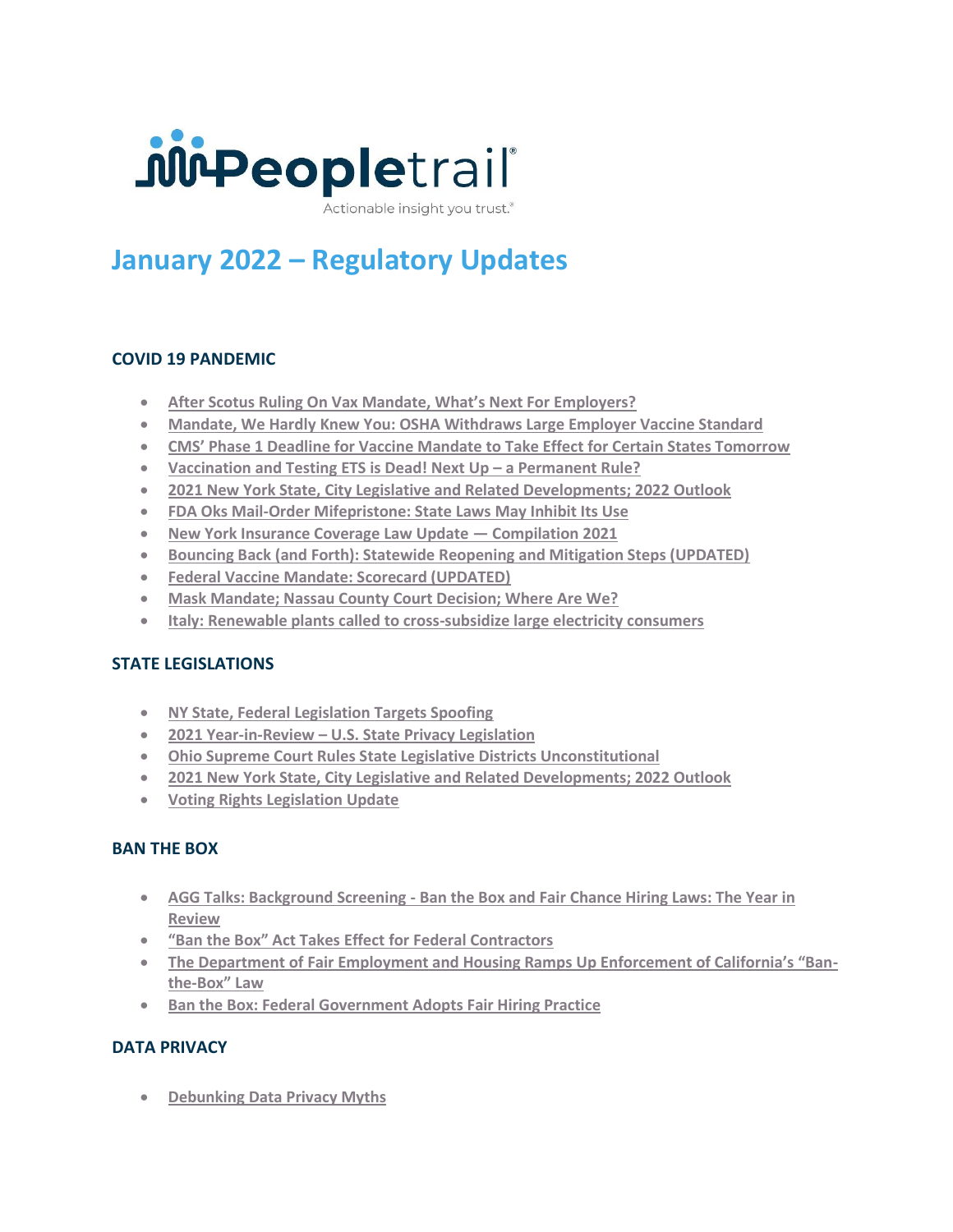- **[Countdown to Data Privacy Day 2022](https://www.jdsupra.com/legalnews/countdown-to-data-privacy-day-2022-9365898/)**
- **[Predictions for Privacy & Data Security in 2022](https://www.jdsupra.com/legalnews/predictions-for-privacy-data-security-1856006/)**
- **Privacy Tip #313 – [Data Breaches Aren't Going Away Anytime Soon](https://www.jdsupra.com/legalnews/privacy-tip-313-data-breaches-aren-t-1539516/)**
- **[2022 Legal Guide to Privacy and Data Security](https://www.jdsupra.com/legalnews/2022-legal-guide-to-privacy-and-data-3008137/)**
- **[2021 Data Privacy Overview: New Regulations and Guidance](https://www.jdsupra.com/legalnews/2021-data-privacy-overview-new-4042911/)**
- **[Privacy and Data Security Considerations in M&A Transactions](https://www.jdsupra.com/legalnews/privacy-and-data-security-6607827/)**
- **[Florida House Data Privacy Bill Released](https://www.jdsupra.com/legalnews/florida-house-data-privacy-bill-released-7963979/)**
- [Looking Back at Data Privacy Developments in 2021: Part One](https://www.jdsupra.com/legalnews/part-one-the-us-8016822/)  the U.S.

## **DRUG TESTING**

- **[Change in the Wind: Time for Employers to Review Their 2022 Workplace Drug Testing Polices](https://www.jdsupra.com/legalnews/change-in-the-wind-time-for-employers-6471987/)**
- **DOT Random Drug [and Alcohol Testing Rates for 2022](https://www.jdsupra.com/legalnews/dot-random-drug-and-alcohol-testing-9723471/)**
- **[Philadelphia Enacts Ordinance Banning Pre-Employment Marijuana Testing](https://www.jdsupra.com/legalnews/philadelphia-enacts-ordinance-banning-9327202/)**
- **[Philadelphia Enacts Ordinance to Prohibit Pre-Employment Marijuana Testing](https://www.jdsupra.com/legalnews/philadelphia-enacts-ordinance-to-3537610/)**
- **[Feds Will Require Group Health Plans to Cover At-Home COVID-19 Tests](https://www.jdsupra.com/legalnews/feds-will-require-group-health-plans-to-1072835/)**
- **Biden's Insurance Plan Mandate to Cover At[-Home COVID-19 Tests, But Not for Employment](https://www.jdsupra.com/legalnews/biden-s-insurance-plan-mandate-to-cover-7762267/)  [Purposes](https://www.jdsupra.com/legalnews/biden-s-insurance-plan-mandate-to-cover-7762267/)**
- **[Medicare Agrees to Limited Payment for New Alzheimer's Drug](https://www.jdsupra.com/legalnews/medicare-agrees-to-limited-payment-for-3016925/)**
- **[Prescription Drug Provisions in the Build Back Better Act](https://www.jdsupra.com/legalnews/prescription-drug-provisions-in-the-9508053/)**
- **[FDA Alerts Pharmaceutical Manufacturers to Risk of Benzene in Certain Drugs](https://www.jdsupra.com/legalnews/fda-alerts-pharmaceutical-manufacturers-2201446/)**
- **[Laboratory Testing Presents Business Opportunities for Community Pharmacies](https://www.jdsupra.com/legalnews/laboratory-testing-presents-business-1480512/)**

#### **INTERNATIONAL**

- **[International Tax in 2022: The Year of Disclosure and Investment](https://www.jdsupra.com/legalnews/international-tax-in-2022-the-year-of-1881617/)**
- **[Continuous Improvement of Internal Controls](https://www.jdsupra.com/legalnews/continuous-improvement-of-internal-2686349/)**
- **[Beware International Laws and Conventions](https://www.jdsupra.com/legalnews/beware-international-laws-and-4271330/)**
- **[Recent Trends In International Arbitration And 2021 International Rule Changes](https://www.jdsupra.com/legalnews/recent-trends-in-international-6256214/)**
- **[International Student-Athletes and NCAA NIL Rules, Explained](https://www.jdsupra.com/legalnews/international-student-athletes-and-ncaa-1729551/)**
- **[Privacy Roundup Part Two: Significant International Updates](https://www.jdsupra.com/legalnews/privacy-roundup-part-two-significant-9433812/)**
- **[ReDISCovering a Tax Classic: The Domestic International Sales Corporation](https://www.jdsupra.com/legalnews/rediscovering-a-tax-classic-the-2678690/)**

#### **STATE LEGISLATIONS**

- **[Ohio Supreme Court Rules State Legislative Districts Unconstitutional](https://www.jdsupra.com/legalnews/ohio-supreme-court-rules-state-1614038/)**
- **[2021 New York State, City Legislative and Related Developments; 2022 Outlook](https://www.jdsupra.com/legalnews/2021-new-york-state-city-legislative-5324721/)**
- **[Voting Rights Legislation Update](https://www.jdsupra.com/legalnews/voting-rights-legislation-update-5353888/)**
- **[Cannabis Legislation Wrap Up for 2021](file:///C:/https:/www.jdsupra.com/legalnews/cannabis-legislation-wrap-up-for-2021-5746328/)**

#### **BIG BRANDS**

- **Alvotech [and JAMP Pharma Receive Marketing Authorization for SIMLANDI in Canada](https://www.jdsupra.com/legalnews/alvotech-and-jamp-pharma-receive-9046824/)**
- **[\[Complimentary Conference\] Pharma & Biotech Patent Litigation](https://www.jdsupra.com/legalnews/complimentary-conference-pharma-biotech-9796276/)**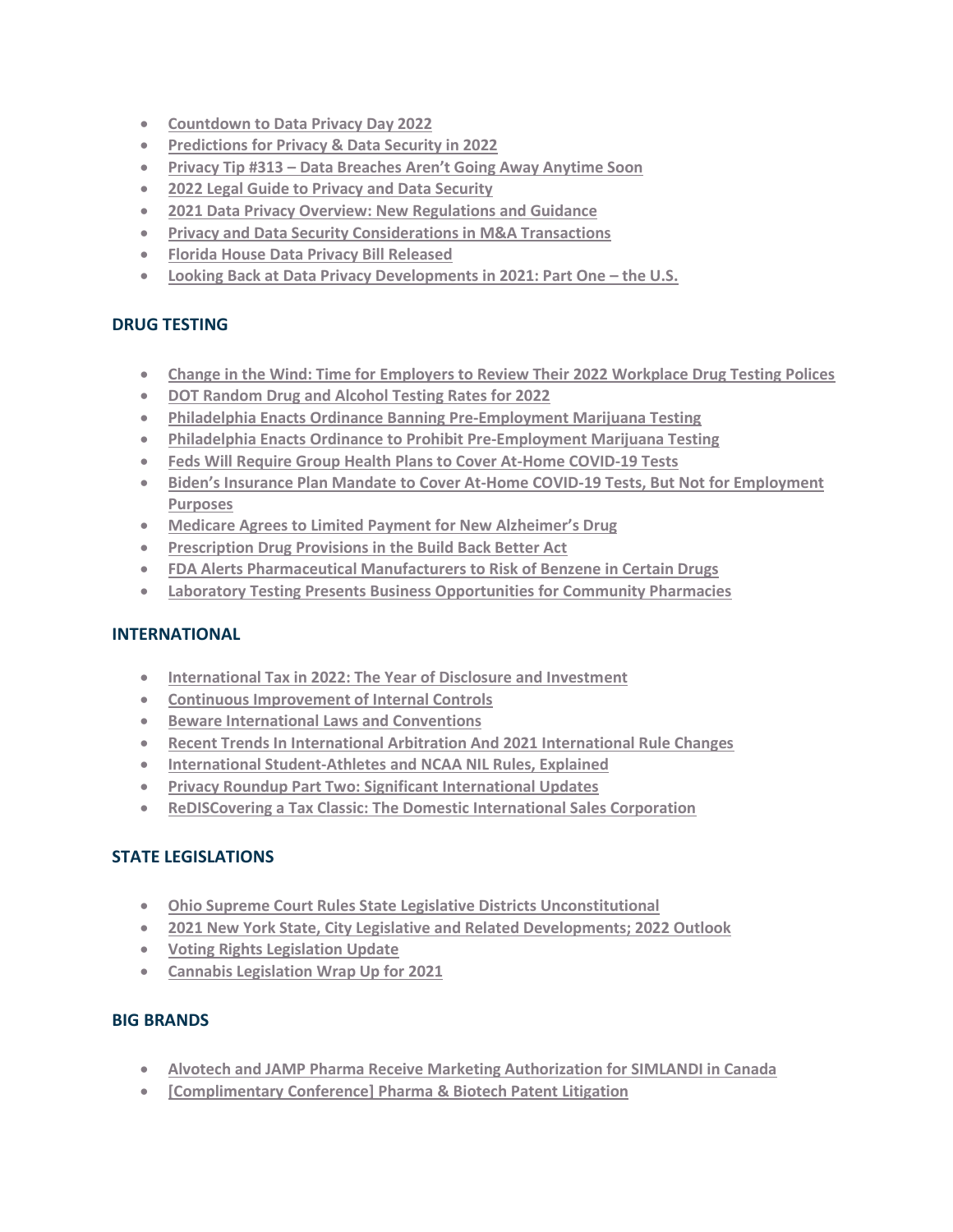- **[What's the Big Deal With N](https://www.jdsupra.com/legalnews/what-s-the-big-deal-with-nepa-3179856/)EPA?**
- **[Minn. Big Oil Climate Suit Follows Big Tobacco Blueprint](https://www.jdsupra.com/legalnews/minn-big-oil-climate-suit-follows-big-3681541/)**
- **[Texas Oil & Gas Manufacturing Company's DTSA/TUTSA Lawsuit Unraveled by Public](https://www.jdsupra.com/legalnews/texas-oil-gas-manufacturing-company-s-7655760/)  [Disclosure of Alleged Trade Secret in its Own Expired Patent](https://www.jdsupra.com/legalnews/texas-oil-gas-manufacturing-company-s-7655760/)**
- **[Recent Trends in Corporate Debt and Reorganizations: Laying the Groundwork for Future](https://www.jdsupra.com/legalnews/recent-trends-in-corporate-debt-and-8402428/)  [Large Chapter 11 Cases or Just More Runway?](https://www.jdsupra.com/legalnews/recent-trends-in-corporate-debt-and-8402428/)**
- **[Upcoming Events and Deadlines for OSHA Large Employer ETS](https://www.jdsupra.com/legalnews/upcoming-events-and-deadlines-for-osha-4643798/)**
- **[Supreme Court Stays Large Employer COVID-19 Vaccine Mandate](https://www.jdsupra.com/legalnews/supreme-court-stays-large-employer-7618750/)**
- **[Piercing the Corporate Veil](https://www.jdsupra.com/legalnews/piercing-the-corporate-veil-5290917/)**
- **[Supreme Court Halts OSHA COVID-19 ETS For Large Employers](https://www.jdsupra.com/legalnews/supreme-court-halts-osha-covid-19-ets-2418826/)**
- **[Supreme Court Blocks OSHA Vaccine Rule for Large Employers](https://www.jdsupra.com/legalnews/supreme-court-blocks-osha-vaccine-rule-2473707/)**
- **[The Corporate Guide: Is a Stockholder Vote Necessary?](https://www.jdsupra.com/legalnews/the-corporate-guide-is-a-stockholder-1035886/)**

## **BACKGROUND CHECKS**

- **[Another Busy Year for Employment-Purposed Background Checks: What Happened in 2021?](https://www.jdsupra.com/legalnews/another-busy-year-for-employment-6837508/)**
- **[Security Check in the Remote Work Age](https://www.jdsupra.com/legalnews/security-check-in-the-remote-work-age-6129903/)**
- **[PFI 'Health Checks': The latest proposal to manage PFI expiry risk](https://www.jdsupra.com/legalnews/pfi-health-checks-the-latest-proposal-8700042/)**

## **LAWSUITS**

- **[Quentin Tarantino Responds To Miramax's Lawsuit](https://www.jdsupra.com/legalnews/quentin-tarantino-responds-to-miramax-s-4553794/)**
- **[D.C. federal court dismisses NALCAB lawsuit challenging CFPB's rescission of payday loan rule](https://www.jdsupra.com/legalnews/d-c-federal-court-dismisses-nalcab-4193280/)  [underwriting provisions](https://www.jdsupra.com/legalnews/d-c-federal-court-dismisses-nalcab-4193280/)**
- **[Scrutiny of Algorithms and Consumer Data](https://www.jdsupra.com/legalnews/scrutiny-of-algorithms-and-consumer-data-2792889/)**
- **[Lawsuit Filed Challenging the No Surprises Act](https://www.jdsupra.com/legalnews/lawsuit-filed-challenging-the-no-5080650/)**
- **[CFPB takes aim at three largest nationwide consumer reporting agencies in new report](https://www.jdsupra.com/legalnews/cfpb-takes-aim-at-three-largest-8615101/)**

# **CREDIT CHECKS**

- **[Another Busy Year for Employment-Purposed Background Checks: What Happened in 2021?](https://www.jdsupra.com/legalnews/another-busy-year-for-employment-6837508/)**
- **[Is it time to "tune up" your compliance with the Fair Credit Reporting Act \("FCRA"\)?](https://www.jdsupra.com/legalnews/is-it-time-to-tune-up-your-compliance-9203040/)**
- **[CFPB Issues Orders to Companies Offering BNPL Credit](https://www.jdsupra.com/legalnews/cfpb-issues-orders-to-companies-2909587/)**
- **[CFPB Issues Annual Report Analyzing Responses of Nationwide Consumer Reporting Agencies](https://www.jdsupra.com/legalnews/cfpb-issues-annual-report-analyzing-8110882/)  [to Increased Number of Consumer Complaints](https://www.jdsupra.com/legalnews/cfpb-issues-annual-report-analyzing-8110882/)**
- **[CFPB takes aim at three largest nationwide consumer reporting agencies in new report](https://www.jdsupra.com/legalnews/cfpb-takes-aim-at-three-largest-8615101/)**
- **[Comments Are In: CFPB Proposed Rule for Small Business Lending Data Collection Under the](https://www.jdsupra.com/legalnews/comments-are-in-cfpb-proposed-rule-for-6579965/)  [Equal Credit Opportunity Act](https://www.jdsupra.com/legalnews/comments-are-in-cfpb-proposed-rule-for-6579965/)**
- **FTC: [Provider of Business Credit Reports Engaged in Deceptive and Unfair Practices, Refunds](https://www.jdsupra.com/legalnews/ftc-provider-of-business-credit-reports-5908255/) [Customers](https://www.jdsupra.com/legalnews/ftc-provider-of-business-credit-reports-5908255/)**
- **[CFPB Report: Major Credit Bureaus Failed to Meet Statutory Obligations in Response to](https://www.jdsupra.com/legalnews/cfpb-report-major-credit-bureaus-failed-6283753/)  [Consumer Complaints](https://www.jdsupra.com/legalnews/cfpb-report-major-credit-bureaus-failed-6283753/)**
- **[CFPB Releases Annual Report of Credit and Consumer Reporting Complaints](https://www.jdsupra.com/legalnews/cfpb-releases-annual-report-of-credit-4916049/)**
- **[CFPB Pans Credit Reporting Agency Consumer Complaint Handling](https://www.jdsupra.com/legalnews/cfpb-pans-credit-reporting-agency-2822011/)**
- **[Equifax/TransUnion to include buy-now-pay-later transactions in credit reports](https://www.jdsupra.com/legalnews/equifax-transunion-to-include-buy-now-4512321/)**